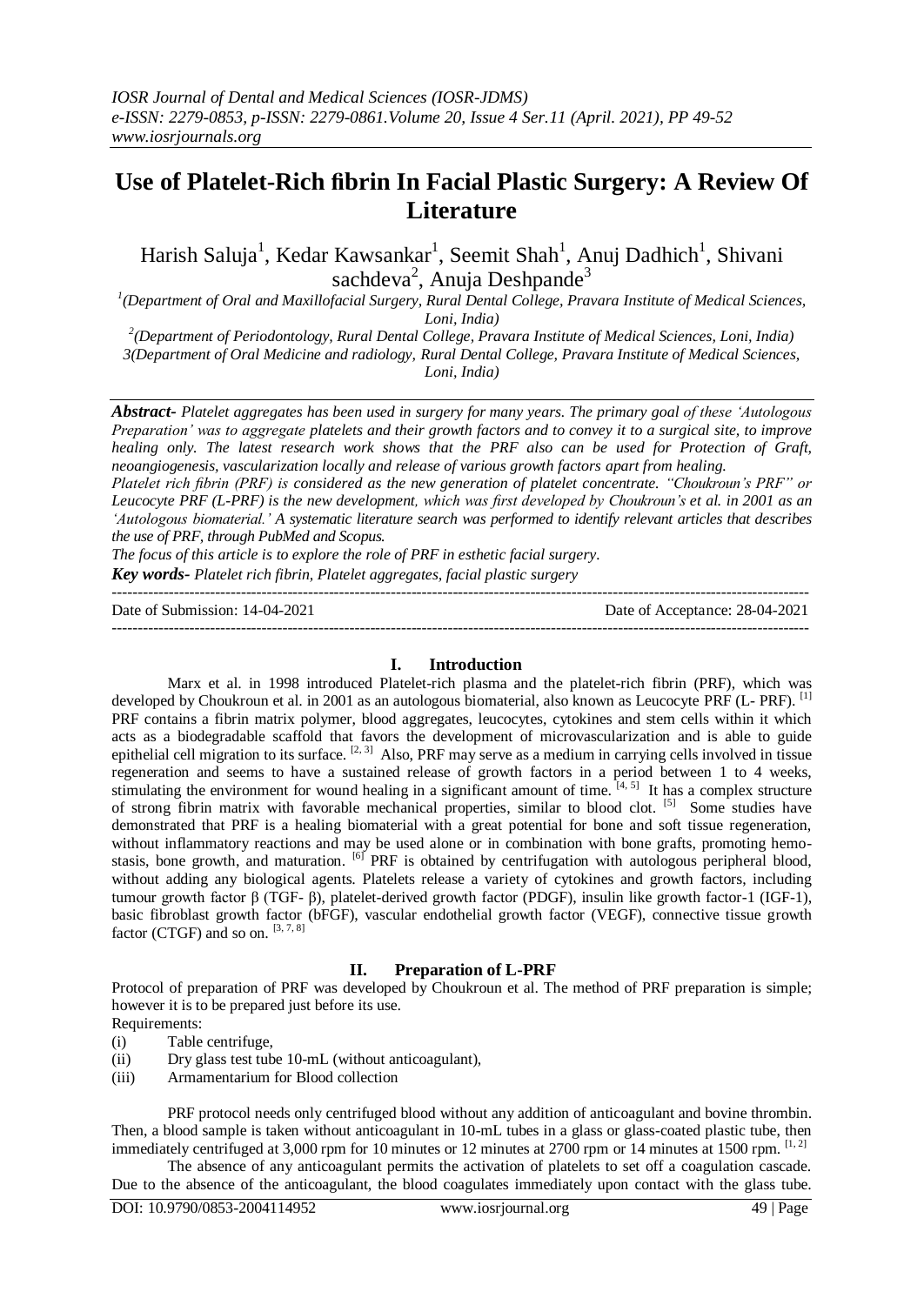Initially, fibrinogen occupies the upper part of the tube, only till the circulating thrombin transforms it into a fibrin network.

The layers that are formed are as follows:

- (a) The bottom part contain the RBCs,
- (b) The centre part contains the fibrin clot,
- (c) The upper part contain acellular plasma.

The upper part of the test tube which contain the acellular plasma is discarded. Centre part which contains the fibrin clot is then removed and is scrapped far-away from the lower part containing the red blood cells. The natural and progressive polymerization results in a fibrin clot formation with substantial embedding of platelets, and leukocyte growth factors into the fibrin-matrix. An autologous fibrin membrane obtained after squeezing of clot between two gauze pieces. The serum exudate is rich in proteins like vitronectin and fibronectin. This exudate may be used to hydrate graft materials, rinse the surgical site, and store autologous graft. [1, 3]

PRF can be further modified to two types: An advanced type of PRF that is A-PRF, which contains significant white blood cells and other one is concentrated growth factors (CGF), prepared under a facilitated intrinsic coagulation cascade. Advanced-PRF (A-PRF) and injectable-PRF (i-PRF) are different from conventional PRF and is based on the concept that low speed of centrifugation, contains higher number of leukocytes, platelets, and growth factor concentration-enhancing the regeneration process.  $^{[2]}$ 

#### **III. Application Of PRF In Facial Plastic Surgery**

The facial plastic surgeries demands strong clotting and wound-healing responses. The resulting blood clots consist mainly of erythrocytes. Introducing PRF to the surgical site efficiently replaces the erythrocytes with fibrin, WBC's, stem cells, and platelet derived growth factors. This accelerates wound healing and attraction of MSCs to the site, making the foundation for tissue regeneration, collagen remodelling, and a noticeable cosmetic result.

In rhinoplasties, cartilage grafts are required to get optimal results. Cartilage grafts are formed from diced autologous or cadaver cartilage. Diced cartilage when used alone may scatter after placement, resulting in structural irregularities which are palpable or visible.  $[9, 10]$  PRF aids in forming and depositing cartilage grafts by acting as a physiologic glue that enhances the consistency and pliability of the grafts and reduces the probability of graft rejection owing to its autologous nature. Studied in a rabbit model, PRF effectively improved cartilage graft viability. [9]

The typical amount of PRF used in a facelift surgery is about 2 mL per side. After the superficial muscular aponeurotic system (SMAS) modification, PRF is uniformly administered from a 3-mL syringe via a plastic angiocatheter placed under the skin flap as distally as possible. Excess fluid is then rolled out and skin is closed in the usual fashion. No drain is used, and a compressive facelift dressing is placed. During rhinoplasty PRF may be injected along the osteotomy lines, immediately after withdrawing the osteotome using a 21-gauge needle, 2 mL/side. [11] Use of platelet concentrates plays significant role in scar revision procedures.

Various applications of PRF are as follows-

#### 1. Natural Filler:

Collagen, elasticity, and volume are lost naturally while ageing of skin. The thinning of dermis takes place and the fibroblast declines, reducing the production of hyaluronic acid & collagen. As collagen decreases, skin laxity and wrinkling become apparent.  $[12, 13]$  Our skin also loses moisture because the hydrophilic hyaluronic acid concentration decreases. [14] As a result, the dermis loses its turgidity, results in volume loss and unaesthetic changes. [15] Stimulating production of collagen and hyaluronic acid within ageing skin may reverse these changes. Here, PRF play its role.

With high concentrations and slow release of fibroblastic growth factors, PRF, when injected beneath the skin, should stimulate formation of fibroblast and increase collagen and hyaluronic acid contents. PRF also entangle hyaluronic acid, supporting it where injected. <sup>[3]</sup> PRF forms a gel  $\&$  produces volumization effect; although this volumization lasts only a few weeks, repeated treatments show long-term effects from prolonged collagen production and localized regenerative activity.

#### 2. Fat Grafting:

Autologous fat transfer, is comparatively more invasive than the hyaluronic acid fillers, effectively restores volume loss. Fat grafts provide potentially permanent volume restoration unlike conventional dermal fillers. <sup>[16]</sup> PRF plays role in improving fat retention. Adipose tissue is considered as source of stem cell. <sup>[17]</sup> Furthermore, subcutaneous fat is a source of progenitor cells because of its accessibility, abundance, and the existence of a supportive stromal vascular fraction (SVF). The SVF of the abdominal subcutaneous tissues is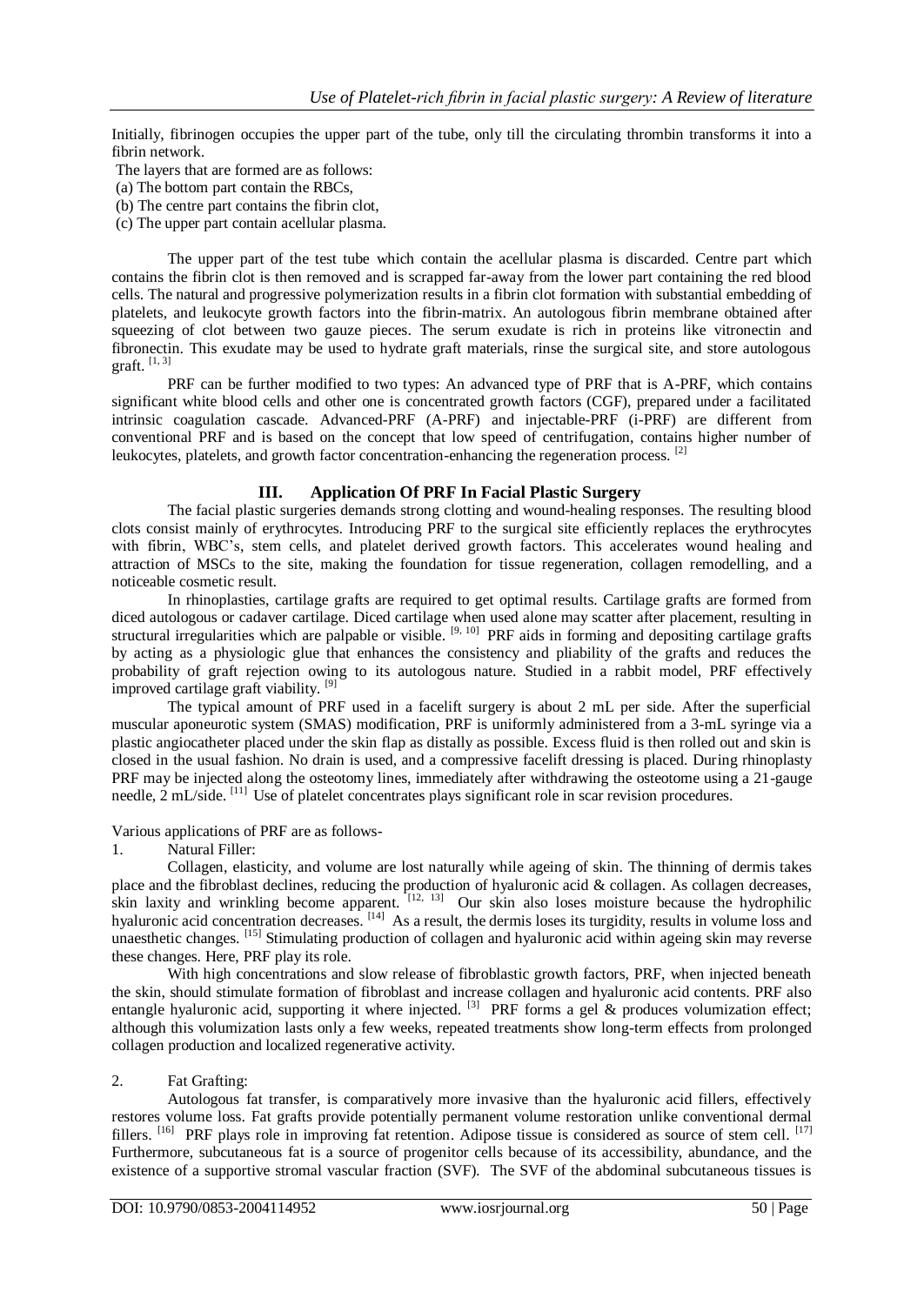regarded as an exceptional fat harvesting location considering its abundant supply of adipose-derived stem cells. [18]

However, stem cell viability can be difficult to sufficiently sustain while in transit during fat transfer. Liu and colleagues highlighted the enhancement of fat transfer with PRF supplementation, detailing that implementing PRF reduced resorption and improved retention of fat grafts. PRF's effect on fat survival likely results from its prolonged growth factor release and the ability of the autologous fibrin matrix to sufficiently support stem cell transfer.

After judging the amount of transfer required based on the patient's requirements, autologous fat is harvested and purified using the technique described by Coleman. [14] The centrifuged fat is then mixed with PRF in a 2:1 ratio. Two milliliters of fat are transferred to a 5-mL syringe, to which 1 mL of PRF is added. Contents of the syringe are then mixed by gently passing them back and forth between two 5-mL syringes several times. The mixture is then transferred to separate 1-mL syringes for use.

The fat/PRF mixture can then be placed in desired areas using stab incisions placed at distances from the deposit site. Incisions are then closed using appropriate sutures. [11]

## 3. Correction of Nasolabial folds:

A 27-gauge or 30-gauge needle is used to inject PRF into the desired areas at the dermal-sub dermal layer in a fanlike pattern. In the case of marionette folds, injection should ideally be limited to a triangular area with its base along the white roll of the lower lip. Injection lateral to the depressed area should be avoided. Overcorrection by 20% to 25% is desired. Typical volumes of PRFM used are 1.50 to 2.00 mL for nasolabial folds and 0.75 to 1.25 mL for marionette folds, per side. Similar techniques may be used to treat perioral rhytids, prejowl folds, or other desired areas. [11]

## 4. Wound healing

Many literature reported the effect of PRF in wound healing. Lundquist et al. suggested that the L-PRF could be beneficial for the healing of recalcitrant wounds by investigating the characteristics of L-PRF. Jorgensen et al. also suggested the consistent results. Chignon-Sicard et al. investigated the efficacy of L-PRF in a randomized controlled clinical trial (RCT) of wound healing and demonstrated that a single L-PRF application on fresh postoperative hand wounds shows a median improvement of 5 days in comparison to the standard treatment.

During PRF processing by centrifugation, platelets are activated and their massive degranulation implies a very significant cytokine release. By quantifying PDGF-BB, TGF-β1, and IGF-I within PPP (plateletpoor plasma) supernatant and PRF clot exudate serum. The analyses revealed that slow fibrin polymerization during PRF processing leads to the intrinsic incorporation of platelet cytokines and glycanic chains in the fibrin meshes. Moreover, during PRF processing, leucocytes could also secrete cytokines in reaction to the haemostatic and inflammatory phenomena artificially induced in the centrifuged tube. By quantifying five significant cell mediators within PPP supernatant and PRF clot exudate serum: three pro-inflammatory cytokines (IL-1β, IL-6 and TNF-α), one anti-inflammatory cytokine (IL-4) and a key growth promoter of angiogenesis (VEGF), the analyses revealed that PRF could be an immune regulation node with inflammation retrocontrol abilities. This result would imply that PRF, unlike the other platelet concentrates, would be able to progressively release cytokines during fibrin matrix remodelling. This concept also could explain the reduction of postoperative infections when PRF is used as a surgical additive and the clinically observed healing properties of PRF.

#### **Advantages of PRF-**

The preparation of PRF (Choukroun's) is simple and effective, easily accessible by all clinicians.

No risk of immunological reaction as preparation is made from autologous blood sample.

 PRF can be used alone at desired site or can be used along with the bone graft depending upon requirement, therefore increases healing of grafted bone.

When compared to PRP (platelet rich plasma), PRF is more efficient.<br>
The natural fibrin structure of PRF with growth factors keep their a

 The natural fibrin structure of PRF with growth factors keep their activity for longer duration hence encourages tissue regeneration effectively.

# **Disadvantages of PRF**

- $\bullet$  The availability of amount of final preparation is less because autologous blood is used.<br>The success of PRF at the site where it is used depends upon method of preparation and
- The success of PRF at the site where it is used depends upon method of preparation and its accuracy.<br>It is slightly difficult to store PRF for longer duration as it shrinks
- $\bullet$  It is slightly difficult to store PRF for longer duration as it shrinks.<br>Manipulation of PRF requires clinical experience.
- Manipulation of PRF requires clinical experience.